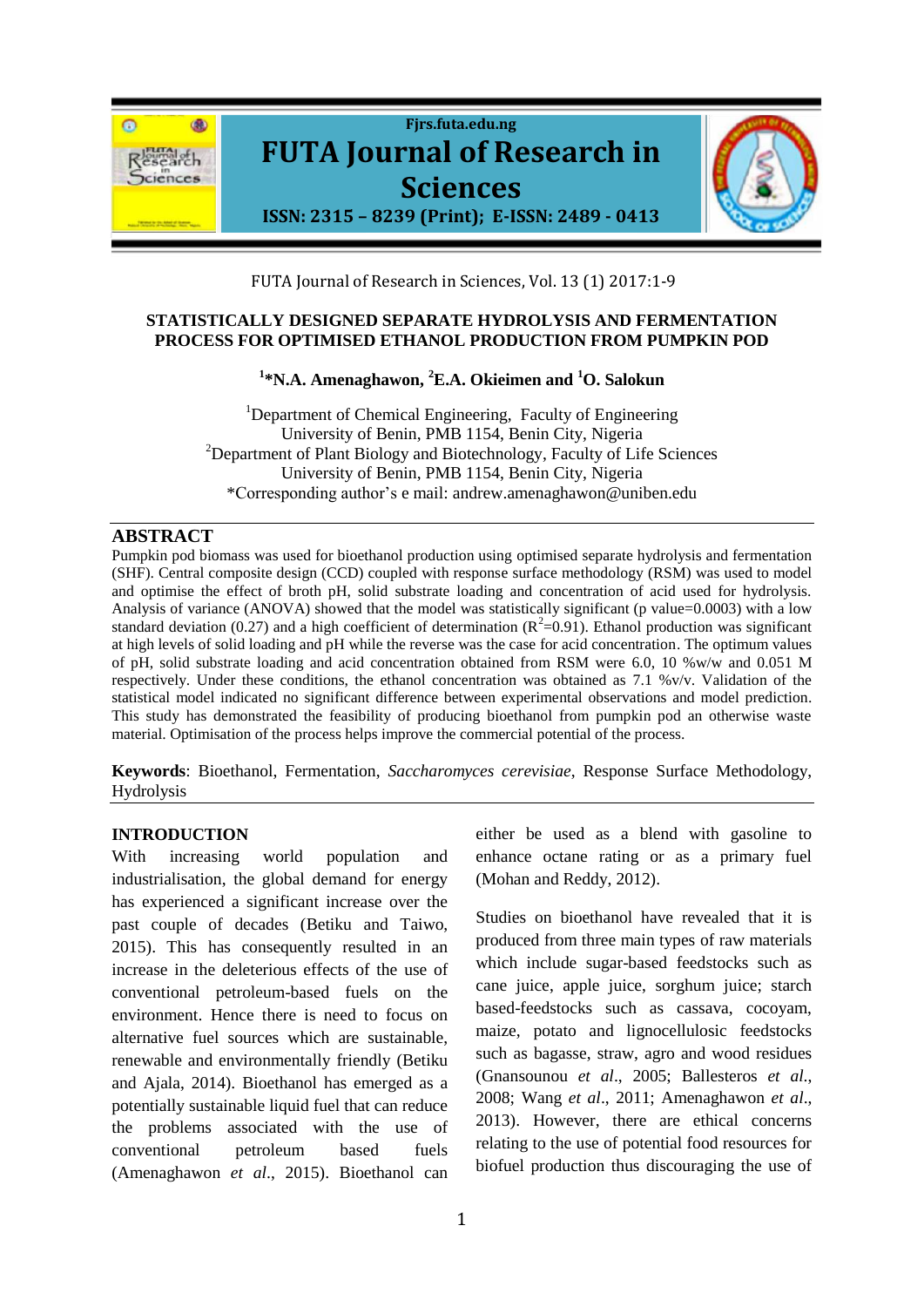the first two types of feedstocks (Rass-Hansen *et al*., 2007). Bioethanol produced from lignocellulosic feedstocks is potentially sustainable as lignocellulosic materials which are mainly agricultural and forest residues have the potential to be an economical source of feedstock as a result of their widespread availability, sustainable production and low cost (Sakar *et al*., 2012; Amenaghawon *et al*., 2014).

An example of an important lignocellulosic material that can be fractionated into bioethanol fuel is pumpkin pod. Pumpkin (*Telfairia occidentalis*) is a perennial crop grown predominantly in West Africa particularly Nigeria. The leaf is used primarily in preparing soups and herbal medicines (Modupeola *et al*., 2014). The seeds produced by the gourd are high in protein and fat and can therefore contribute to a well-balanced diet. However, the pumpkin pod is inedible and currently has no economic value apart from being used as livestock feed and blood tunic by indigenous tribes (Akoroda, 1990). The carbohydrate, crude fibre and cellulose content of the pod could make it a potentially viable feedstock from which sugars can be recovered for bioethanol production (Akwukwaegbu *et al*., 2016).

The objective of this study was to optimize important parameters for the production of bioethanol from pumpkin pod via separate hydrolysis and fermentation using *Saccharomyces cerevisiae.* Central composite design coupled with response surface methodology was used to study and optimise the effects of hydrolyzing acid concentration, solid substrate loading and fermentation pH on the yield of ethanol produced.

# **MATERIALS AND METHODS**

# **Feedstock Collection and Pretreatment**

Pumpkin pods were graciously provided by the University of Benin model farm, Faculty of Agriculture, University of Benin, Benin City, Nigeria. The pods were chopped, washed to remove adhering dirt and dried to a constant weight at  $60^\circ$ C in a hot air oven. The dried biomass was milled to obtain 2 mm particles

using an electronically operated laboratory mill. Delignification was carried out by soaking the biomass in 2 M NaOH solution and autoclaving at 121  $\degree$ C for 2 hours. The resulting material was neutralized by continuous washing with warm distilled water until neutral pH was obtained. The delignified sample was oven dried at 60  $^{\circ}$ C until constant weight was attained (Agbodike *et al*., 2013).

# **Hydrolysis of Elephant Grass**

The delignified biomass was subjected to hydrolysis using dilute sulphuric acid at  $121^{\circ}$ C for 60 minutes. The concentration of the acid was varied within the range 0.051-2.04 M to determine the effect of acid concentration on hydrolysis. At the end of the hydrolysis process, the solid residue was separated by centrifugation and the hydrolysate was detoxified according to the method of Silva *et al*. (1998). The detoxified hydrolysate was stored in a glass vessel in a refrigerator for further use.

# **Culture Media and Fermentation**

The method reported by Agbodike *et al*. (2013) was adopted for the fermentation process. A complex medium containing the pumpkin pod hydrolysate was prepared. The composition of the medium (per 100 mL) was as follows: FeNH<sub>4</sub>(SO<sub>4</sub>)<sub>2</sub>, 0.1 g; (NH<sub>4</sub>)<sub>2</sub>HPO<sub>4</sub>, 0.25 g; Urea, 0.3 g; and Peptone, 0.5 g. In order to investigate the effect of solid substrate loading, the amount of biomass was varied in the range 2 to 10 w/w%. The medium was dispensed into 250 mL Erlenmeyer flasks containing 100 mL of the medium. The flasks containing the fermentation medium were sterilized in an autoclave at 121  $\degree$ C, 15 psi for 15 min. The flasks were removed from the autoclave and cooled to room temperature with cold water. The pH of the fermentation medium was adjusted to 5.5 with sterilised 5 M NaOH solution. The flasks were inoculated with 10 mL of *Saccharomyces cerevisiae* with a cell concentration of 3 x 10<sup>8</sup> cells/mL and then incubated at ambient temperature on an orbital shaker set at 200 rpm for 3 days.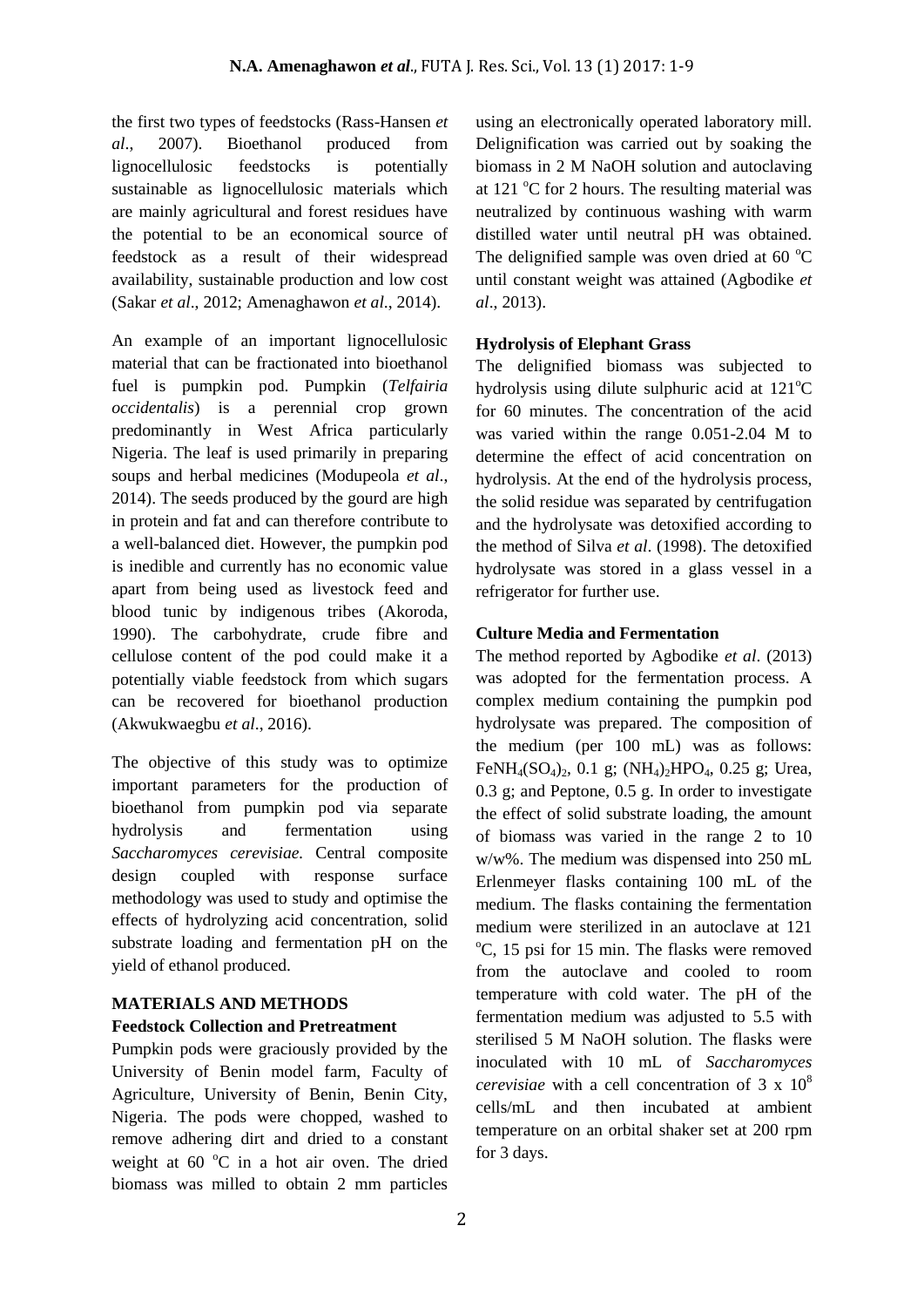#### **Analytical Methods**

Liquid samples were taken from the fermentation broth at the end of fermentation. The samples were filtered using a Whatman's No 4 filter paper and the amount of ethanol produced was determined according to the method reported by Hadeel *et al*. (2013).

#### **Experimental Design**

A three variable and five level CCD consisting of 20 experimental runs with six replications at the centre point was used for optimisation of the reaction variables (fermentation pH, solid substrate loading and  $H_2SO_4$  concentration). The ranges of these variables are shown in Table 1. Ethanol concentration was chosen as the response for process optimisation using RSM. Experimental observations from the fermentation process were analysed using Design Expert<sup>®</sup> 7.0.0 (Stat-ease, Inc. Minneapolis, USA) and fitted according to Equation (1) as a second-order polynomial equation including main effects and interaction effects of each variable. Analysis of variance (ANOVA) and response surface plots were

generated using Design Expert and the optimised value of the independent variables for optimum response was determined using a numerical optimisation.

$$
Y_i = b_o + \sum b_i X_j + \sum b_{ij} X_i X_j + \sum b_{ii} X_i^2 + e_i
$$
\n(1)

where  $Y_i$  is the dependent variable or predicted response,  $X_i$  and  $X_i$  are the independent variables,  $b<sub>o</sub>$  is offset term,  $b<sub>i</sub>$  and  $b<sub>ij</sub>$  are the single and interaction effect coefficients and  $e_i$  is the error term.

| Independent Variable      | Symbols   | Coded and Actual Levels |      |      |      |              |
|---------------------------|-----------|-------------------------|------|------|------|--------------|
|                           |           | $-1.68$                 | $-1$ |      | $+1$ | $+1.68$      |
| Fermentation pH           | $X_1$     | 4                       | 4.41 |      | 5.59 | <sub>0</sub> |
| Solids loading $(\% w/w)$ | $\rm X_2$ | 6                       | 6.81 |      | 9.19 | 10           |
| $H2SO4 concentration (M)$ | Л3        | 0.50                    | 0.80 | 1.25 | 1.70 |              |

Table 1: Experimental ranges and levels of independent variables

#### **RESULTS AND DISCUSSION Statistical Modelling and Analysis**

Analysis of the experimental data using the Design Expert software revealed that the quadratic model was significant for ethanol production. This was further confirmed by ANOVA results which showed that the p value of the model was less than 0.05 indicating statistical significance (Table 3). The final response function for predicting ethanol

production after estimating the regression coefficients is given in Equation 2.  $1 - 19.35 - 3.36\lambda_1 - 2.09\lambda_2 + 3.01\lambda_3 + 0.097\lambda_1\lambda_2$ <br>  $- 0.99X_1X_3 - 0.26X_2X_3 + 0.37X_1^2 + 0.19X_2^2 + 1.28X_3^2$ <sup>(2)</sup>  $Y = 19.35 - 3.38X_1 - 2.69X_2 + 3.61X_3 + 0.074X_1X_2$ 

where  $X_1$ ,  $X_2$  and  $X_3$ , represent the pH of fermentation, solid substrate loading, and concentration of  $H_2SO_4$ , respectively. The values of ethanol concentration as predicted by Equation (2) are presented in Table 2 alongside the experimental data for comparison. The results of analysis of variance (ANOVA) carried out to determine the fit of the statistical model are presented in Tables 3 and 4.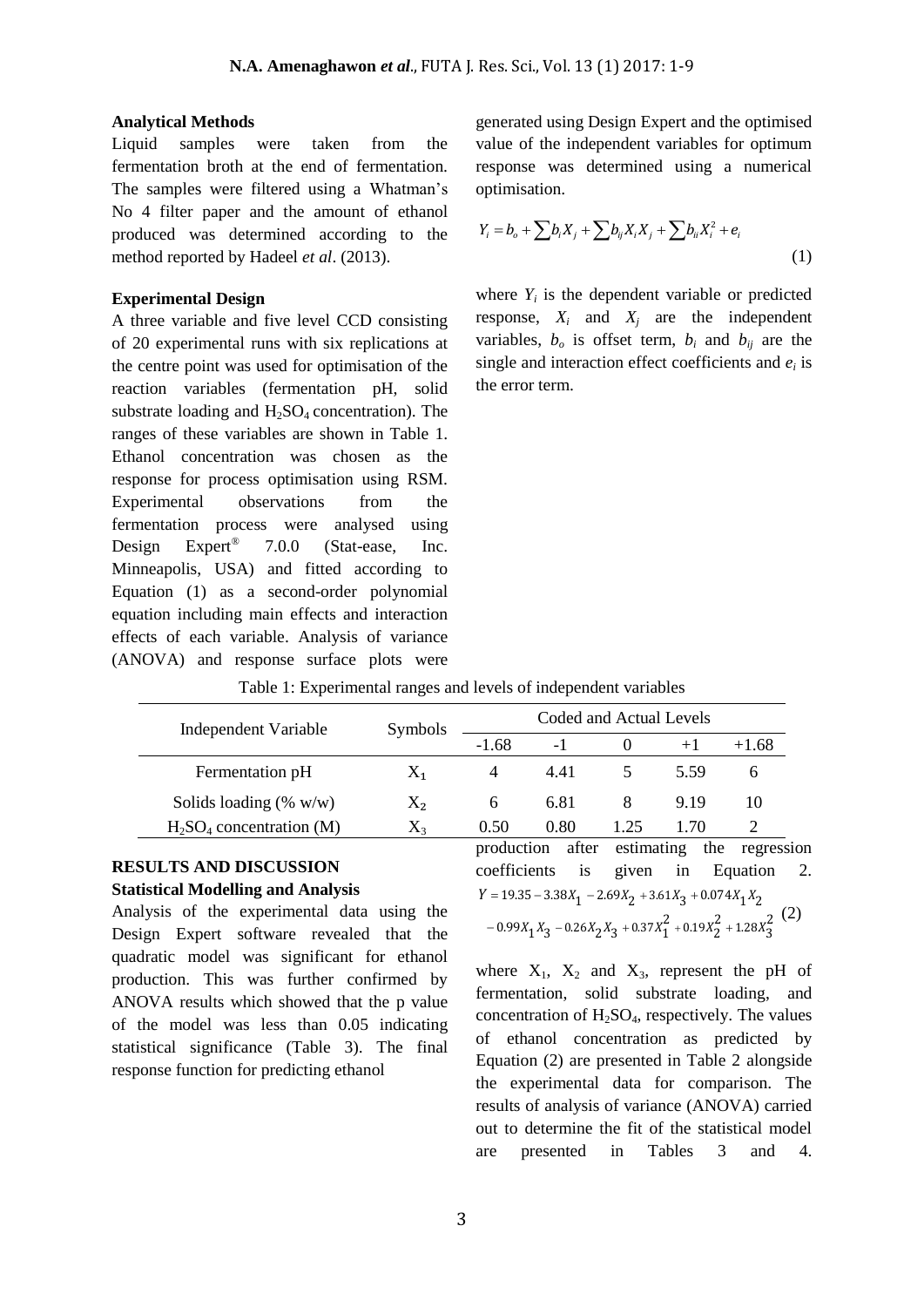| Run            | Factors          |                |                  |       | Response      |       |                                 |           |
|----------------|------------------|----------------|------------------|-------|---------------|-------|---------------------------------|-----------|
| No             | Coded values     |                |                  |       | Actual values |       | Ethanol conc. $(\% \text{v/v})$ |           |
|                | $X_1$            | $X_2$          | $X_3$            | $X_1$ | $X_2$         | $X_3$ | Observed                        | Predicted |
| 1              | $\overline{0}$   | $\overline{0}$ | $\overline{0}$   | 5.0   | 8.0           | 1.25  | 3.09                            | 3.24      |
| $\overline{c}$ | $\boldsymbol{0}$ | 1.68           | $\mathbf{0}$     | 5.0   | 10.0          | 1.25  | 4.74                            | 4.94      |
| 3              | $\mathbf{1}$     | 1              | $-1$             | 5.6   | 9.2           | 0.80  | 4.93                            | 4.79      |
| 4              | $-1$             | 1              | $-1$             | 4.4   | 9.2           | 0.80  | 4.72                            | 4.57      |
| 5              | $\boldsymbol{0}$ | $\theta$       | 1.68             | 5.0   | 8.0           | 2.00  | 3.64                            | 3.80      |
| 6              | 1                | 1              | $\mathbf{1}$     | 5.6   | 9.2           | 1.70  | 3.93                            | 3.80      |
| $\overline{7}$ | 1                | $-1$           | $-1$             | 5.6   | 6.8           | 0.80  | 3.44                            | 3.30      |
| 8              | $\overline{0}$   | $\theta$       | $\boldsymbol{0}$ | 5.0   | 8.0           | 1.25  | 3.08                            | 3.24      |
| 9              | $\boldsymbol{0}$ | $\overline{0}$ | $\boldsymbol{0}$ | 5.0   | 8.0           | 1.25  | 3.07                            | 3.24      |
| 10             | $\mathbf{1}$     | $-1$           | $\mathbf{1}$     | 5.6   | 6.8           | 1.70  | 2.98                            | 2.87      |
| 11             | $\mathbf{0}$     | $\mathbf{0}$   | $-1.68$          | 5.0   | 8.0           | 0.50  | 3.90                            | 4.12      |
| 12             | 1.68             | $\Omega$       | $\boldsymbol{0}$ | 6.0   | 8.0           | 1.25  | 3.07                            | 3.25      |
| 13             | $\mathbf{0}$     | $\theta$       | $\boldsymbol{0}$ | 5.0   | 8.0           | 1.25  | 3.15                            | 3.24      |
| 14             | $-1$             | $-1$           | 1                | 4.4   | 6.8           | 1.70  | 4.04                            | 3.91      |
| 15             | $-1.68$          | $\overline{0}$ | $\mathbf{0}$     | 4.0   | 8.0           | 1.25  | 3.77                            | 3.96      |
| 16             | $\boldsymbol{0}$ | $-1.68$        | $\boldsymbol{0}$ | 5.0   | 6.0           | 1.25  | 2.91                            | 3.09      |
| 17             | $\boldsymbol{0}$ | $\mathbf{0}$   | $\boldsymbol{0}$ | 5.0   | 8.0           | 1.25  | 3.38                            | 3.24      |
| 18             | $\mathbf{0}$     | $\overline{0}$ | $\boldsymbol{0}$ | 5.0   | 8.0           | 1.25  | 3.74                            | 3.24      |
| 19             | $-1$             | $-1$           | $-1$             | 4.4   | 6.8           | 0.80  | 3.44                            | 3.30      |
| 20             | $-1$             | 1              | 1                | 4.4   | 9.2           | 1.70  | 4.77                            | 4.64      |

Table 2: Central composite design matrix for the optimisation of variables and the response values

value of 4, showing that the model can be used to navigate the design space (Cao *et al*., 2009).

The model was statistically significant as shown in the very small p value of 0.0003 (Table 3). The model also showed non-significant lack of fit as shown in the p value of 0.4951. Model terms with  $p$  values  $< 0.05$  were significant while those with p values  $> 0.1$  were not significant. The pH and solid substrate loading were significant indicating that these variables should be maintained at their optimal levels to maintain optimum metabolic activity during fermentation. The quadratic model had an  $R^2$ value of 0.91 and adjusted  $R^2$  value of 0.84 (Table 4). This indicates that 91% of the total variation around the mean could be explained by the model. The low value of the coefficient of variation (CV) indicates that the runs were carried out with high precision and reliability (Hou and Chen, 2008). The adequate precision was greater than the recommended minimum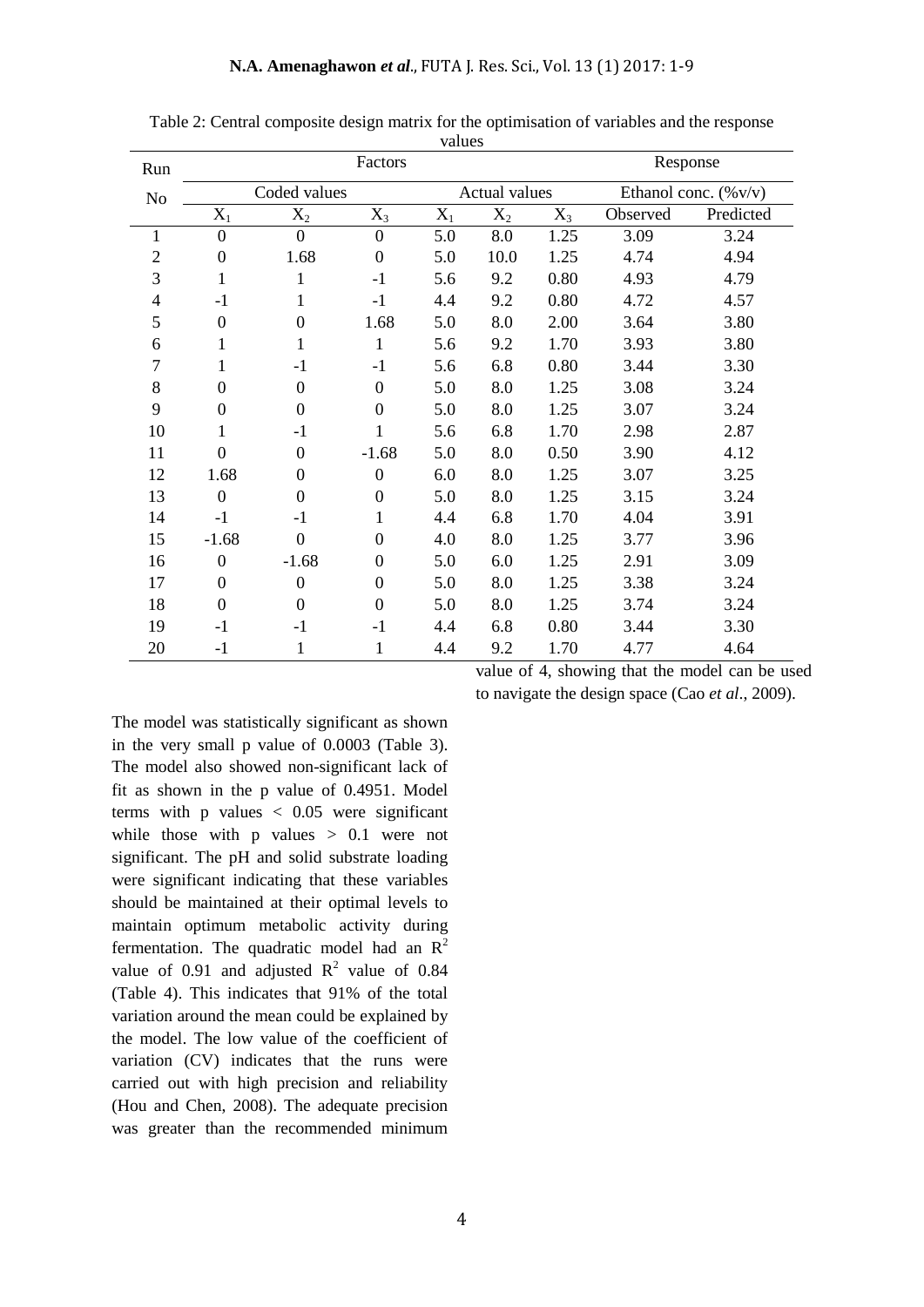| Sources     | Sum of<br>Squares | df           | Mean<br>Squares | F value | p value  |
|-------------|-------------------|--------------|-----------------|---------|----------|
| Model       | 7.53              | 9            | 0.84            | 11.65   | 0.0003   |
| $X_1$       | 0.60              | 1            | 0.60            | 8.36    | 0.0161   |
| $X_2$       | 4.15              | 1            | 4.15            | 57.83   | < 0.0001 |
| $X_3$       | 0.12              | 1            | 0.12            | 1.66    | 0.2268   |
| $X_1X_2$    | 0.022             | 1            | 0.022           | 0.31    | 0.5922   |
| $X_1X_3$    | 0.55              | 1            | 0.55            | 7.69    | 0.0197   |
| $X_2X_3$    | 0.15              | 1            | 0.15            | 2.08    | 0.1801   |
| $X_1^2$     | 0.24              | $\mathbf{1}$ | 0.24            | 3.39    | 0.0955   |
| $X_2^2$     | 1.08              | 1            | 1.08            | 15.08   | 0.0030   |
| $X_3^2$     | 0.93              | $\mathbf{1}$ | 0.93            | 12.98   | 0.0048   |
| Residual    | 0.72              | 10           | 0.072           |         |          |
| Lack of Fit | 0.36              | 5            | 0.072           | 1.01    | 0.4951   |
| Pure Error  | 0.36              | 5            | 0.071           |         |          |
| Cor Total   | 8.25              | 19           |                 |         |          |

Table 3: Analysis of variance (ANOVA) for quadratic model

#### Table 4: Statistical information for ANOVA

| Parameter       | Value |
|-----------------|-------|
| $R^2$           | 0.91  |
| Adjusted $R^2$  | 0.84  |
| Mean            | 3.69  |
| Standard dev.   | 0.27  |
| CV <sub>%</sub> | 7.26  |
| Adeq. Precision | 10.96 |

#### **Effect of Independent Variables on Ethanol Production**

The response surface plots shown in Figs. 1 and 2 were based on the final model in which one variable was kept constant at the middle value and the other two were varied within the experimental range. It is clear from Fig. 1 that increasing the substrate concentration enhanced

ethanol production. Maximum ethanol concentration was recorded at a solids loading of 10 w/w%. Using more of the solid substrate during fermentation creates provision for the production of more fermentable sugars during hydrolysis. Since ethanol production is enhanced at increased sugar concentration, it will be expected that increasing the solids loading will also have a similar effect. The increase in ethanol concentration in the course of fermentation has been attributed to the consumption of sugar substrate by the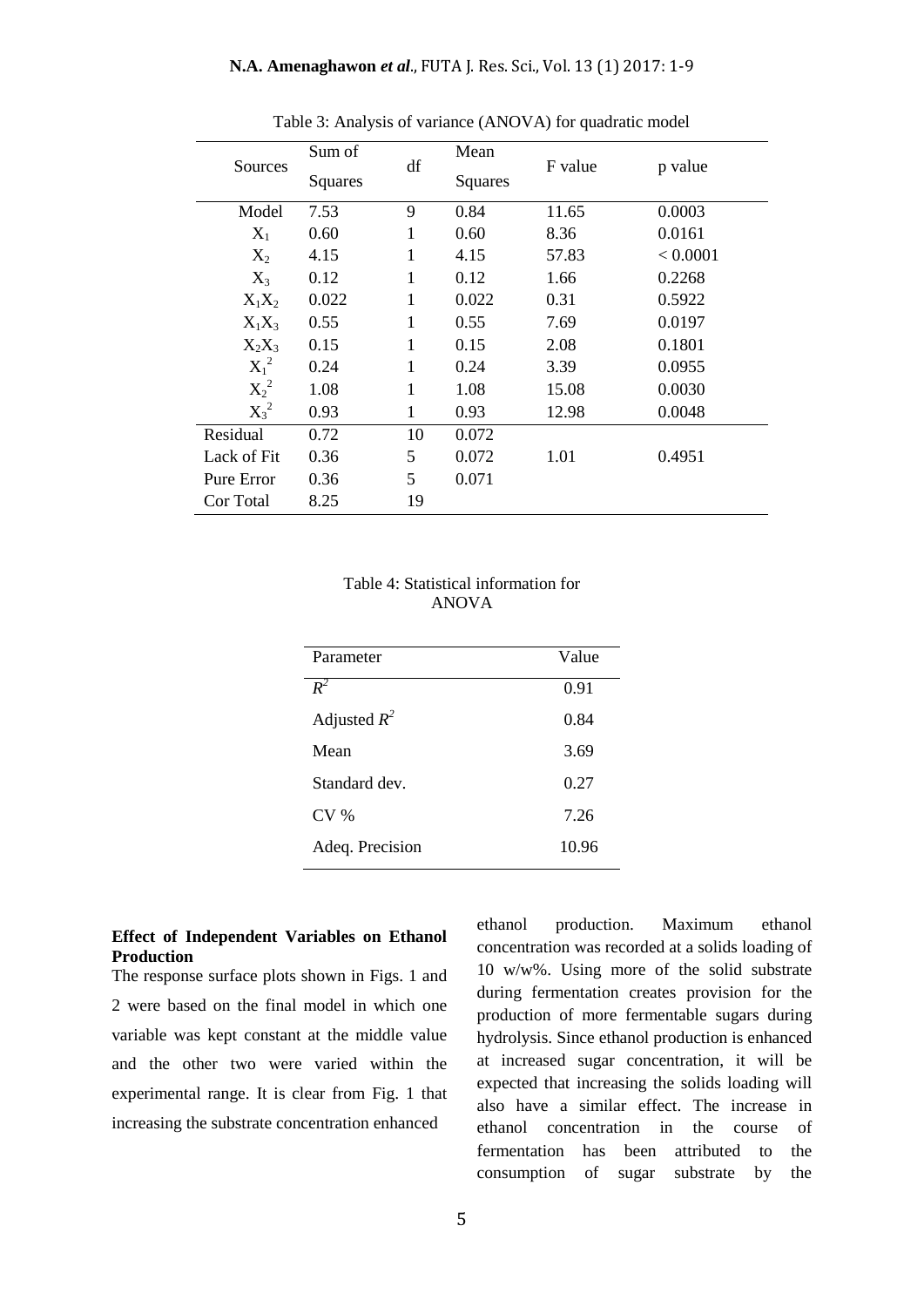*Saccharomyces cerevisiae* cells to produce ethanol (Ocloo and Ayernor, 2010). The highest concentration of ethanol was produced at an acid concentration of 0.051 M and the lowest at a concentration of 2.04 M. The trend observed could be attributed to the fact that at high acid concentrations, monomeric sugars could be decomposed under the very low pH conditions

furfural, 5-hydroxymethylfurfural (HMF), levulinic acid, acetic acid, formic acid, uronic acid, 4-hydroxybenzoic acid, vanilic acid, vanillin, phenol, cinnamaldehyde, formaldehyde. These degradation products serve as fermentation inhibitors and they have been reported to affect cell growth and product formation during fermentation (Bakker *et al*., 2004).



Fig. 1: Response surface and contour plot showing the effect of solids loading and acid concentration on ethanol production

Fig. 2 shows the effect of pH on the fermentation process. The pH of the fermentation medium is an important variable during fermentation. This is because the structure and activity of the enzymes responsible for fermentation are dependent on the pH of the solution. Maximum ethanol concentration was recorded at a pH of 6.0. There is usually an optimum pH value for the yeast cells to function. The growth of the cells is adversely affected if the pH of the medium deviates from the optimum value. This has the consequence of also adversely affecting the production of ethanol during fermentation (Graves *et al*., 2006). According to Oberoi *et al*. (2011), yeast

cells perform best in a medium in the vicinity of pH 5.0 and too low a pH value can cause stress to the yeast cells thereby reducing the fermentative ability of the cells. Similar values have been reported by other researchers. Ado *et al*. (2009) reported that the optimal pH for growth and ethanol production by *Saccharomyces cerevisiae* was between pH 5 and 6 while Wang *et al*. (2008) reported that during the production of ethanol from various waste materials such as bread residue, citrus peel, kitchen garbage and pineapple cannery waste, *Saccharomyces cerevisiae* performed well within the pH range of  $4.18 - 6$ .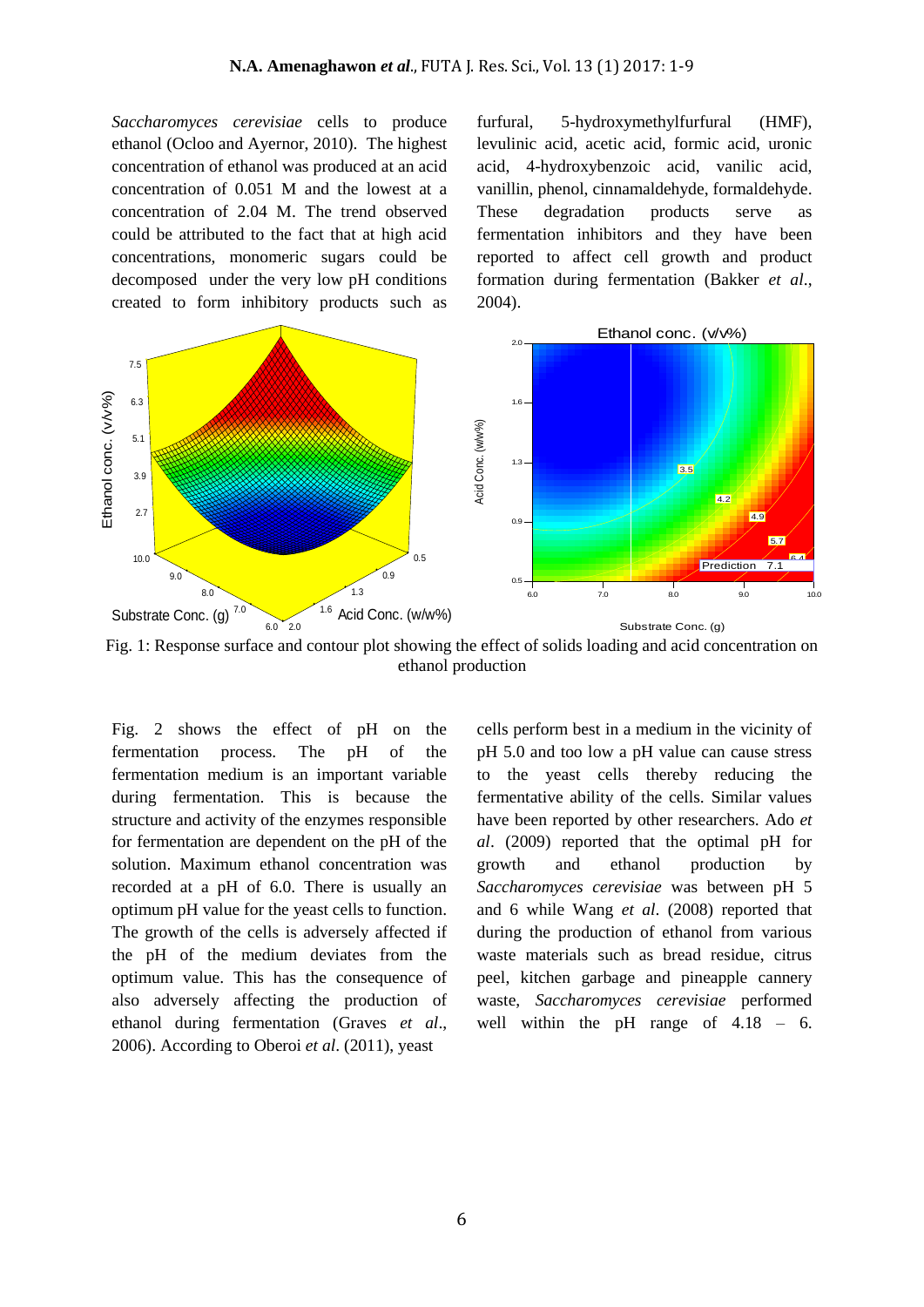

Fig. 2: Response surface and contour plot showing the effect of pH and acid concentration on ethanol production

#### **3.3 Numerical Optimisation**

Numerical optimisation of the variables was done to maximise ethanol concentration. The values of the reaction variables during numerical optimisation were fixed in the ranges shown in Table 1. The Design Expert software suggested 29 solutions out of which the one with the highest desirability (0.82) was chosen. Thus, after evaluating the model graphs and the combinations suggested by the numerical optimisation package, the chosen optimum condition was pH 6.0, solids loading 10  $\%$  w/w and acid concentration 0.051 M and this resulted in a maximum ethanol concentration of 7.1 % v/v.

#### **3.4 Validation of Statistical Model**

In order to confirm the validity of the statistical model, three confirmation experimental runs were performed at the chosen optimal fermentation conditions. The maximum experimental ethanol concentration obtained was close to the value predicted by the statistical model. The excellent correlation between the predicted and measured values of these experiments shows the validity of statistical model.

#### **CONCLUSION**

This study demonstrated that Pumpkin pod could serve as an ideal substrate for the production of bioethanol through separate hydrolysis and fermentation. Since the conditions of fermentation are important in deciding the final product yield and commercial potential of the process, CCD coupled with RSM which was executed by Design Expert software was helpful in optimising the process. High level of solid loading was favourable for ethanol production indicating a positive interaction between the variables while the reverse was the case for pH and acid concentration. The optimal values of pH, solid substrate loading and acid concentration were 6.0, 10 %w/w and 0.051 M respectively. Under these conditions, the maximum ethanol concentration was obtained as 7.1 %v/v.

#### **REFERENCES**

- **Ado, S.A., Kachalla, G.U., Tijanni, M.B. and Aliyu, M.S.** (2009). Ethanol production from corn cobs by co-cultures of *Saccharomyces cerevisiae* and *Aspergillus niger*. Bayero Journal of Pure and Applied Sciences, 2(2): 99-101.
- **Agbodike, T.C., Ado, S.A. and Abdullahi, I.O.** (2013). Bioethanol production from Elephant grass using co-cultures of *Aspergillus niger* and *Saccharomyces cerevisiae* in simultaneous saccharification and fermentation. South Asian Journal of Experimental Biology, 3(4): 152-157.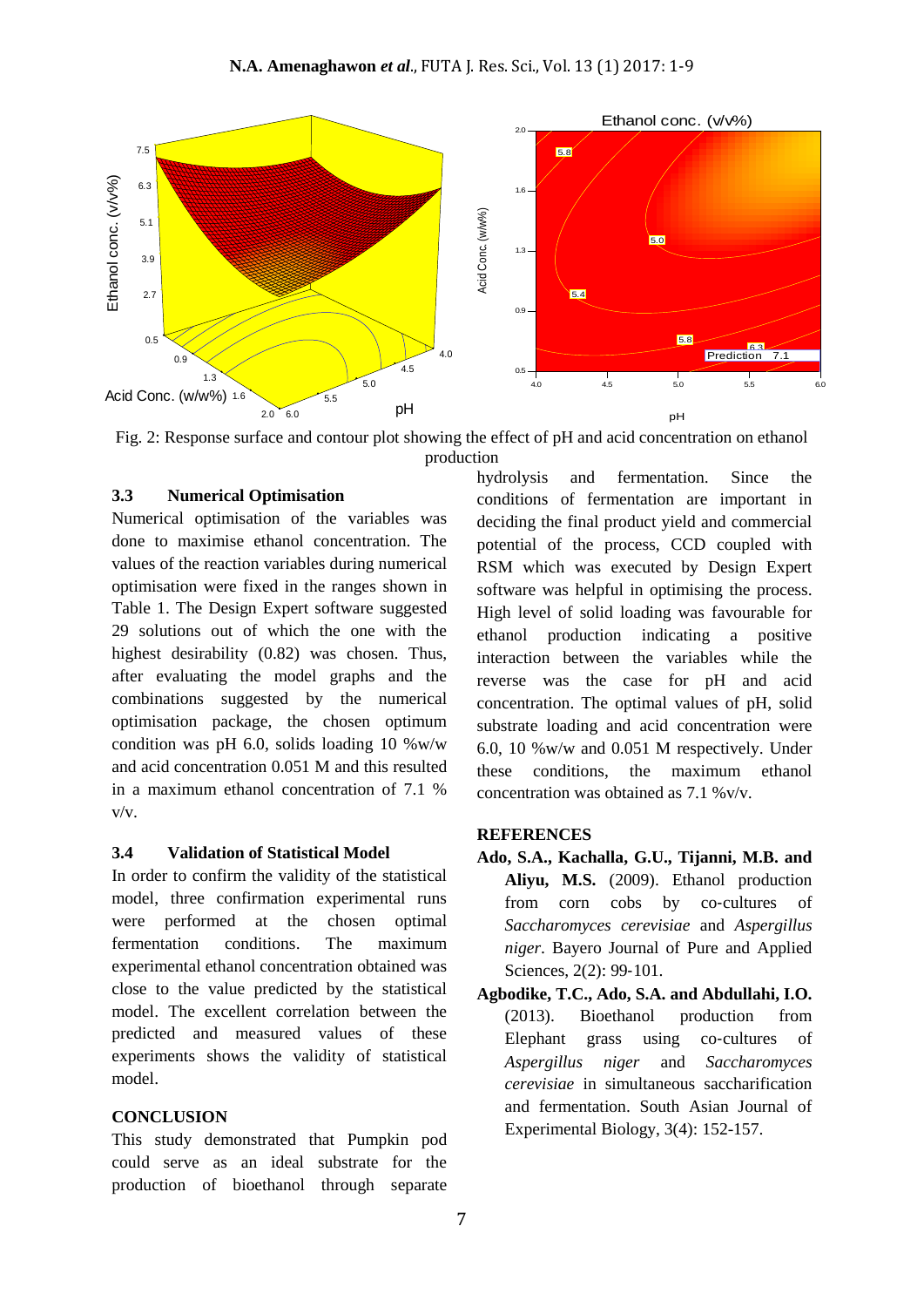- **Akoroda, M.O.** (1990). Ethnobotany of *Telfairia occidentalis* (*cucurbiyaceae*) among Igbos in Nigeria, Economic Botany, 44(1): 29-39.
- **Akwukwaegbu, P.I., Peters, D.E. and Wegwu, M.O.** (2016). Proximate analysis and phytochemical screening of fluted pumpkin (*Telfairia occidentalis*) pod. American Journal of Food, Nutrition and Health, 1(1): 1-6.
- **Amenaghawon, N.A., Aisien, F.A. and Ogbeide, S.E. (2013).** Bioethanol Production from Pretreated Cassava Bagasse using combined Acid and Enzymatic Hydrolysis. University of Benin Journal of Science and Technology, 1(2): 48-53.
- **Amenaghawon, N.A., Ighodalo, H., Agbonghae, E.O., Ogbeide, S.E. and Okieimen, C.O**. (2014). Modelling and Optimisation of Dilute Acid Hydrolysis of Corn Stover using Box-Behnken Design. Journal of Engineering Science and Technology, 9(4): 443-454
- **Amenaghawon, N.A., Osayuki-Aguebor, W. and Egharevba, I.P.** (2015). Effect of Acid mixtures on the Hydrolysis of Coconut Coir for Recovery of Fermentable Sugars. Journal of Applied Sciences and Environmental Management, 19(3): 345- 351.
- **Ocloo, F.K.C. and Ayernor, G.S.** (2010). Production of alcohol from cassava flour hydrolysate. Journal of Brewing and Distilling, 1(2):15–21.
- **Bakker, R., Gosselink, R.J.A., Maas, R.H.W., De Vrije, T., De Jong, E., Van Groenestijn, J. W. and Hazewinkel, J.H.O.** (2004). Biofuel production from acid-impregnated willow and switchgrass. In: Proceedings 2nd World Conference on Biomass for Energy, Industry and Climate Protection. 10-5-2008. Rome, Italy.
- **Ballesteros, I., Ballesteros, M., Manzanares, P., Negro, M.J., Olivia, J.M. and Saez, F**. (2008). Dilute Sulphuric Acid Pretreatment of Cardoon for Ethanol Production. Biochemical Engineering Journal, 42(1): 84–91.
- **Betiku, E. and Taiwo, A.E**. (2015). Modelling and optimization of bioethanol production from breadfruit starch hydrolysate vis-a-vis response surface methodology and artificial neural network. Renewable Energy, 74: 87- 94.
- **Betiku E. and Ajala, S.O**. (2014). Modeling and optimization of *Thevetia peruviana* (yellow oleander) oil biodiesel synthesis via *Musa paradisiacal* (plantain) peels as heterogeneous base catalyst: a case of artificial neural network vs. response surface methodology. Industrial Crops and Products, 53: 314-322.
- **Cao, G., Ren, N., Wang, A., Lee, D.J., Guo, W., Liu, B., Feng, Y. and Zhao, Q**. (2009). Acid hydrolysis of corn stover for biohydrogen production using *Thermoanaerobacterium thermosaccharolyticum* W16. International Journal of Hydrogen Energy, 34: 7182– 7188.
- **Gnansounou, E., Dauriat, A. and Wyman, C.E.** (2005). Refining sweet sorghum to ethanol and sugar: economic trade-offs in the context of North China. Bioresource Technology, 96(9):985–1002.
- **Graves, T., Narendranath, N. V., Dawson, K. and Power, R**. (2006). Effect of pH and lactic or acetic acid on ethanol productivity by *Saccharomyces cerevisiae* in corn mash. Journal of Industrial Microbiology and Biotechnology, 33(6): 469-474.
- **Hadeel, A., Hossain, A. B. M. S., Latifa, K., ALNaqeb, H., Abear, J. and Norah, A**. (2013). Bioethanol fuel production from rambutan fruit biomass as reducing agent of global warming and greenhouse gases. African Journal of Biotechnology, 10(50): 10157-10165.
- **Hou, X.J. and Chen, W**. (2008). Optimization of extraction process of crude polysaccharides from wild edible Bachu mushroom by response surface methodology. Carbohydrate Polymers, 72: 67-74.